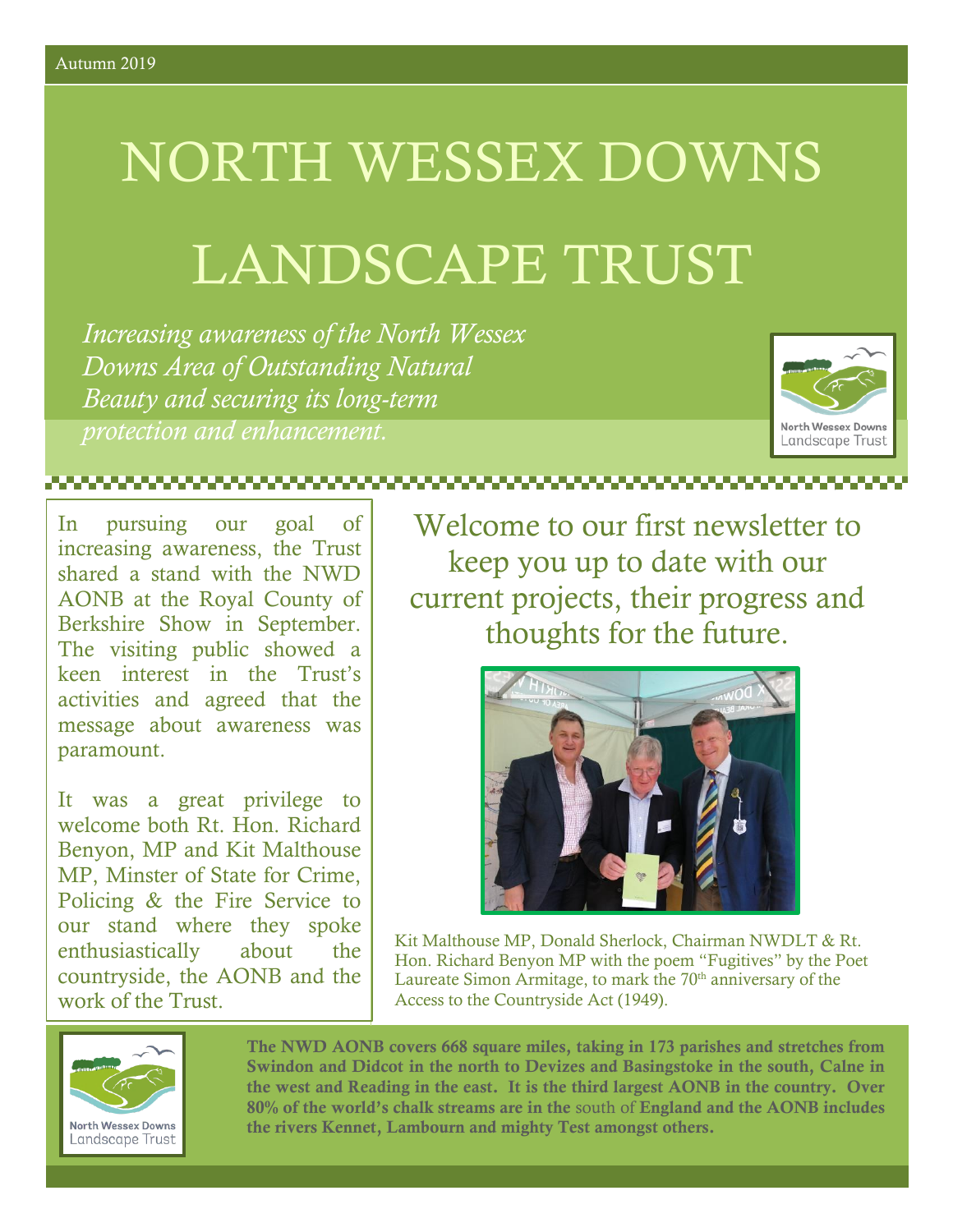

The name North Wessex Downs is not very identifiable as there is no designated area or place so named. It has been frequently suggested that road signs be placed on major roads alerting the general public to the entry or exit of the North Wessex Downs AONB. A study into this proposal will be undertaken in view of legitimate objections to sign pollution. We will keep you updated on progress and would welcome your views and comments.

At the time of writing, the Glover Report into the future of AONBs and National Parks has just been published. It makes exciting reading with wide-ranging proposals including rangers for the AONBs and the addition of two new National Parks.

As part of the North Wessex Downs AONB's 2019 Walking Festival, the NWDLT hosted a walk originating at Ashdown House in June. Walkers enjoyed the magnificent setting of Ashdown House, located in a valley just north of Lambourn – one of the National Trust's little-known gems. It is planned that the Walking Festival will be repeated in 2020.

The NWDLT initiated a course "Getting to Know the North Wessex Downs" at the Marlborough College Summer School in August, designed to raise the profile of the North Wessex Downs and educate people in various facets of its geology, archaeology, history, economy and geography. Each day had a specific topic and participants were taken to a different site where expert guides captivated them. The course was unanimously well received and plans to repeat it in 2020 are now in hand. If you are interested in taking part, please contact the Landscape Trust.



Course participants at Crofton Beam Engines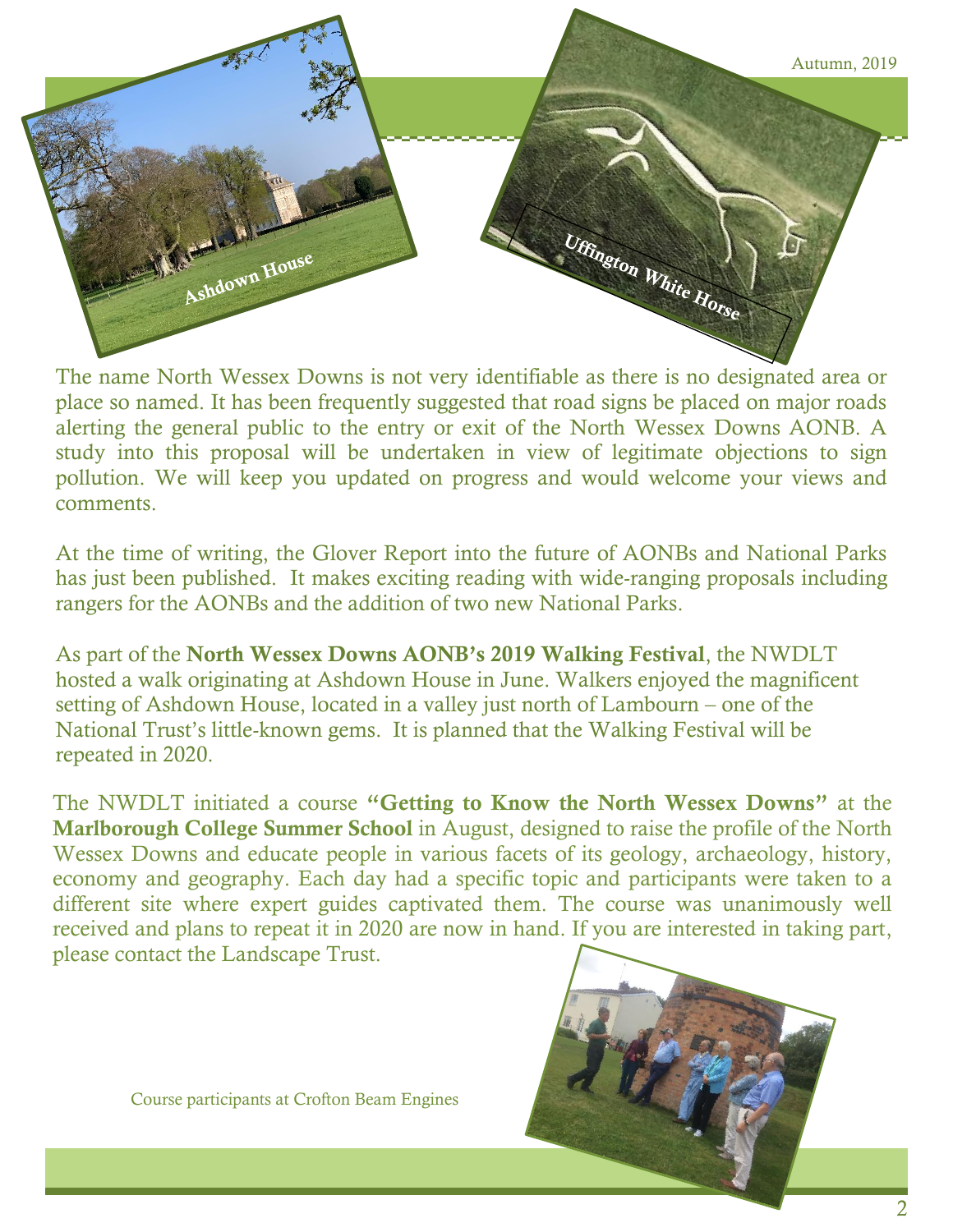### Sustainable Development Fund

With the North Wessex Downs Partnership, the Trust manages the Sustainable Development Fund (SDF) to deliver environmental, social and economic benefits for our landscape and the people living and working here.

The Fund supports small-scale projects promoted by local communities and charities. For further information on the Sustainable Development Fund, please go to our website www.nwd-landscapetrust.org.uk where details will be found under the tab "Our work". Recent schemes supported include:

#### Boxford Mosaic

r

Donald Sherlock presented Joy Appleton, Chairwoman of the Boxford History Project with an AONB plaque at the unveiling of the Boxford Mosaic in Berkshire. The project to reveal the mosaic was supported by a grant from the Sustainable Development Fund.

This breath-taking mosaic was fully uncovered in the summer of 2019 from beneath a field near Newbury, where it had lain for some 1600 years amidst the ruins of its villa.

Dating from around 350AD it has been described as the most spectacular and innovative Roman mosaic ever found in Britain.

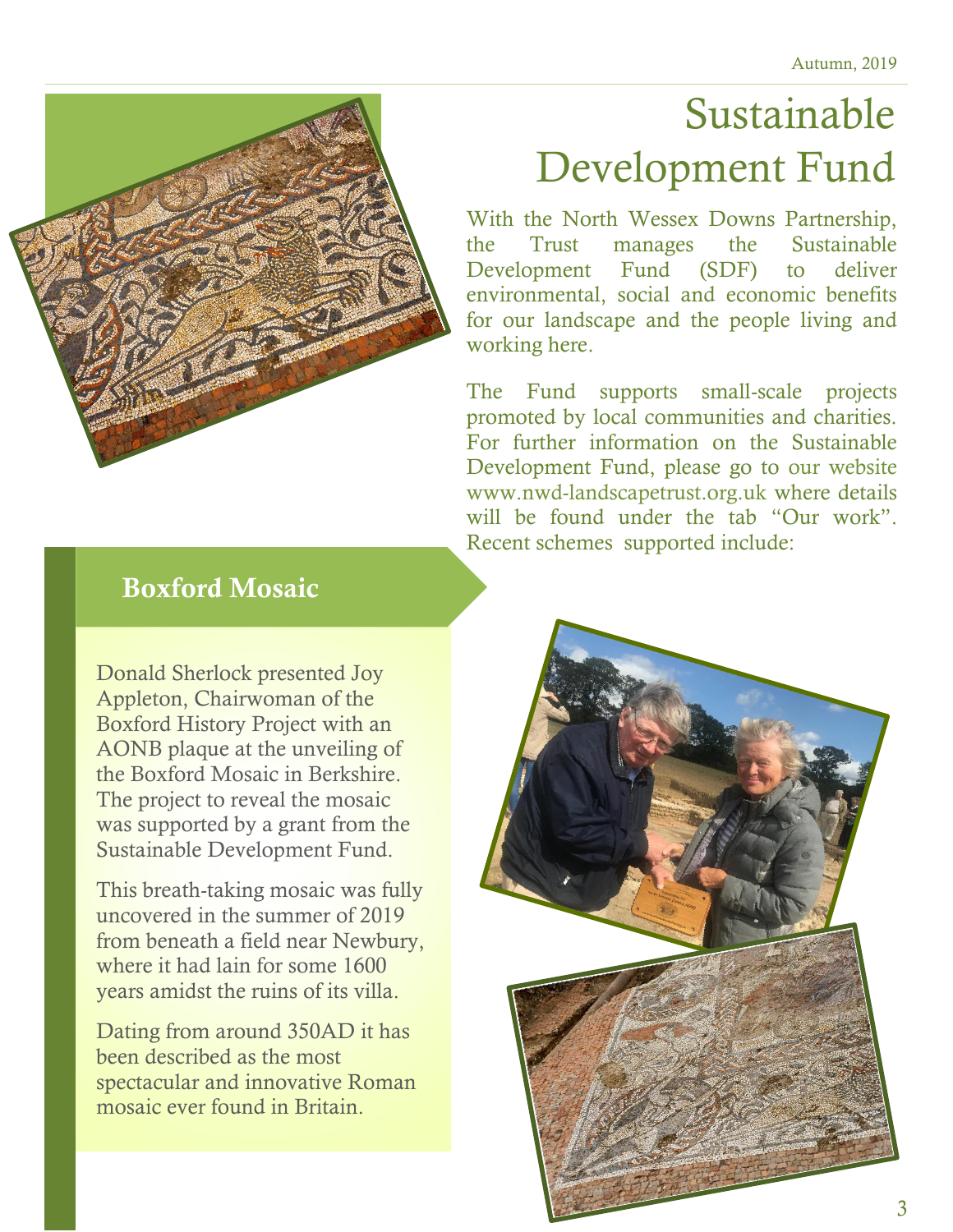#### Avebury Sports & Social Club

Ted Hiscocks, NWDLT, presented Dominic Fry, Chairman and project leader with an AONB plaque at the opening of the new community sports pavilion at Avebury. The Sustainable Development Grant supported the replacement of Avebury's 90+ year old sports pavilion with a fit-for-purpose facility, combining aesthetic charm with upgraded facilities, reflecting dual use as sports pavilion and community building at this World Heritage Site in Wiltshire.

#### Action For The River Kennet (ARK)

血工而

Sediment is a major issue for the River Kennet and its tributaries. An SDF grant enabled ARK to run a workshop to train river keepers, fishery owners and their own volunteers how to trace sources of sediment pollution from surrounding land. ARK will also extend their development of a data capture system which they have created. This will allow those on the ground to record the exact location of a potential pollution source. The incident can then be allocated for further investigation, potentially with the Environment Agency, Natural England or the relevant landowner.